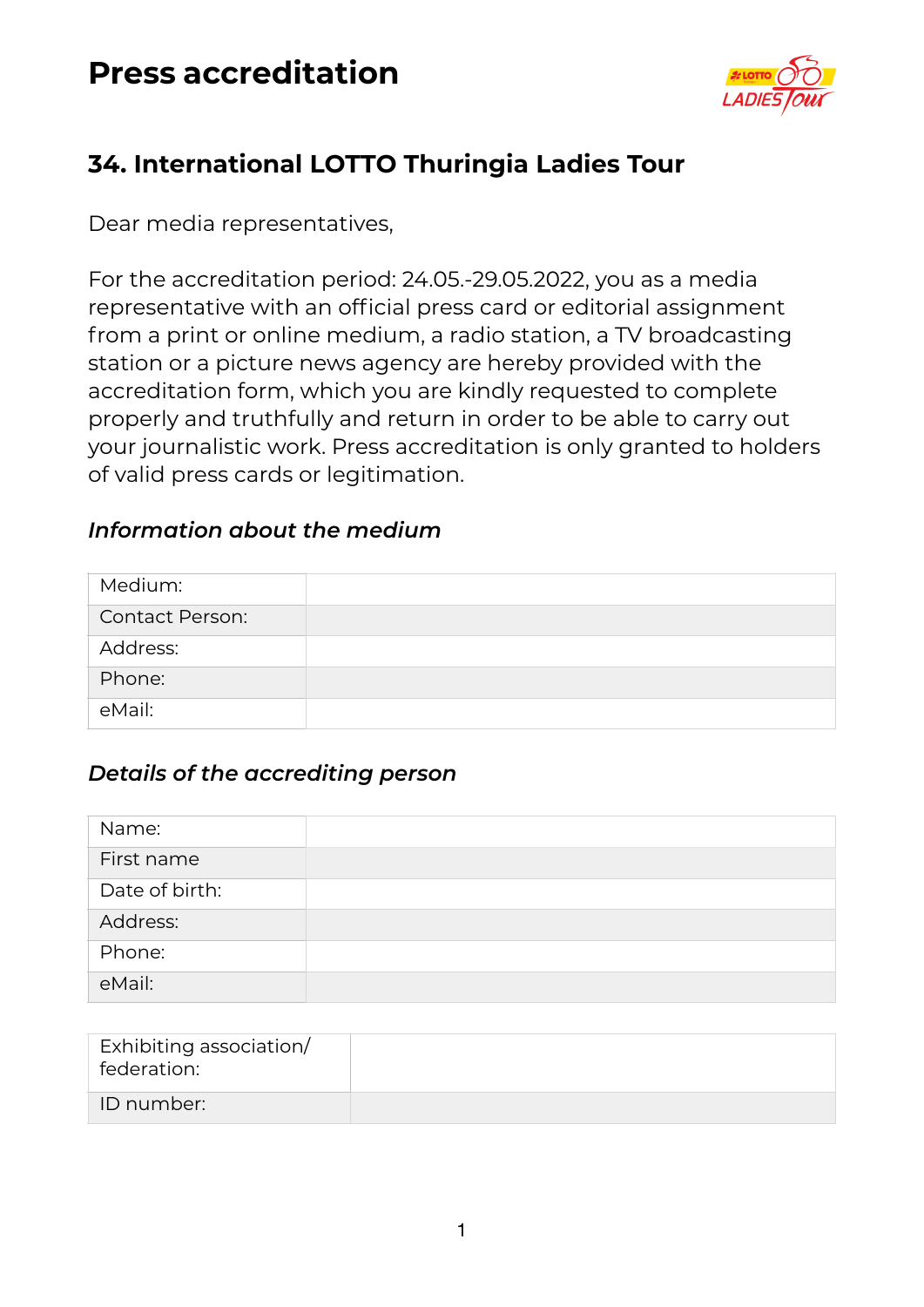

Please read through and sign the accreditation regulations. The accreditation is only valid for the applicant, i.e. it is personal and nontransferrable.

#### **General accreditation rules of the LOTTO Thuringia Ladies Tour**

### **Media accreditation can be obtained by:**

Persons from Germany or abroad who can prove their journalistic (including photojournalistic) activity (related to the topic of international and national sport, cycling, sporting events or local press) as follows:

- by submitting named articles that are no older than six months at the time of the event,
- by submitting an imprint in which they are named as editors, permanent editorial staff or authors and which is no older than three months at the time of the event,
- by submitting a written order from a full editorial team in the original with reference to the current trade fair,
- via a web link to an online publication that is established in the industry community and has a reasonable reach.
- Holders of a valid press card from a domestic or foreign journalists' association.

We would like to point out that the presentation of a press card is usually not the sole basis for accreditation. The organizer reserves the right to request further proof of the journalistic activity in accordance with the points.

The legitimation should be submitted in German or English. In individual cases, the organizer reserves the right to additionally request the presentation of a valid personal document with photo. There is no right to accreditation.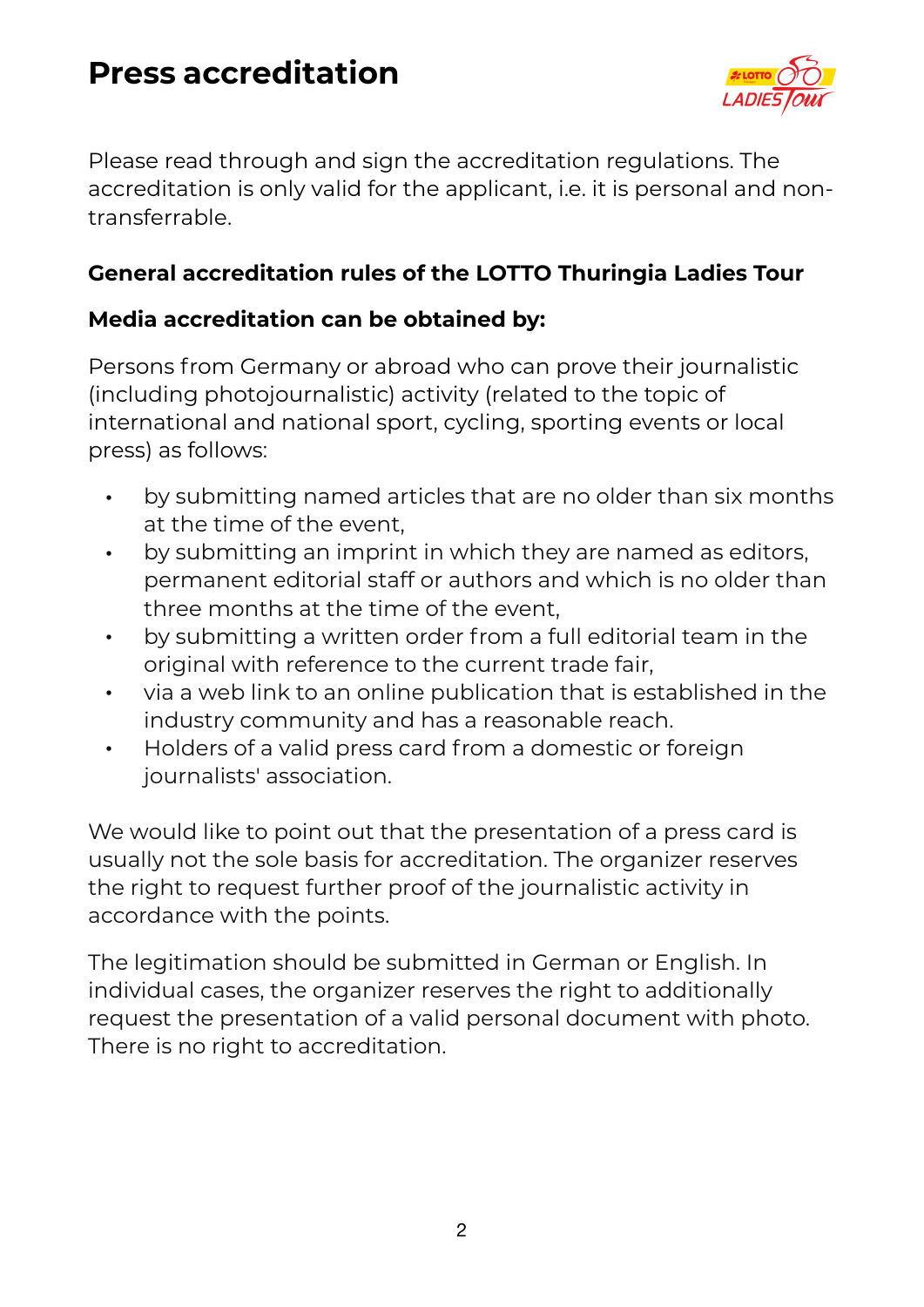

### **The following groups of people are not accredited:**

- Persons without journalistic legitimation, e.g. B. customer advisors, sales managers, advertising managers or webmasters, PR consultants and private companions
- Germans residing in Germany who present a foreign press card
- People who submit a written assignment from a freelance journalist
- People who are only privately active in social networks

In order to be able to guarantee the best possible working conditions for all press employees, only professional journalists, editors, reporters, commentators and photographers are accredited. Therefore, please note the relevant evidence of your journalistic activity.

With my signature, I accept the General Accreditation Guidelines and Accreditation Agreement issued by the organizer! With my signature, I also agree that the organizing committee of the LOTTO Thüringen Ladies Tour may use and save my data as part of the LOTTO Thüringen Ladies Tour 2022 to contact me. The data will not be shared with third parties. I can revoke my consent at any time.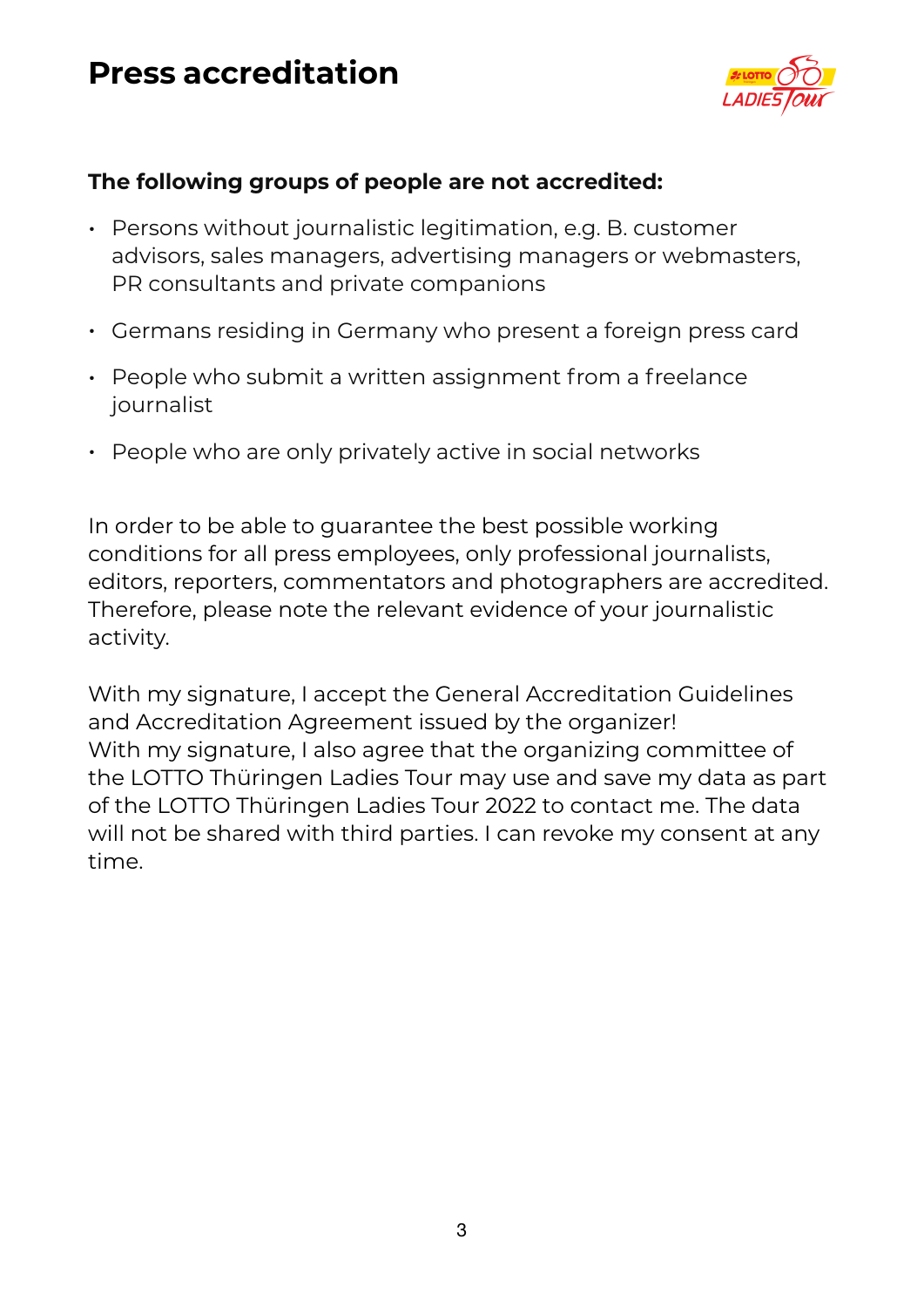

#### **Press Accreditation agreement for the international LOTTO Thuringia Ladies Tour.**

The following agreement is concluded between the accreditation applicant (subsequently the applicant) and the organizing committee of the LOTTO Thüringen Ladies Tour (subsequently the organizer).

§1

The applicant is aware of the general risks associated with sporting events. He is also aware that he is in particular danger, possibly even mortal danger, if he leaves the media reporter area permitted by the accreditation, does not observe rules and prohibitions and/or does not follow regulations and/or instructions. He is also aware that the use of television, video cameras and camcorders requires the written

approval of the owner or administrator of the film and television rights.

§2

The applicant hereby assures that

- to immediately and without restriction observe the instructions, guidelines and/or other regulations and requirements issued by the organizers, the authorities, the police and persons commissioned by them (in particular competition site personnel).
- to find out about the exact location of the media reporting area permitted by the accreditation before entering the competition venue and not to enter any media reporting area other than this area during the event, unless he has been expressly permitted to do so beforehand by the organizer, the authorities or the police,
- not to enter any restricted zones designated as such or obvious danger points,
- not to exceed any competition venue limits,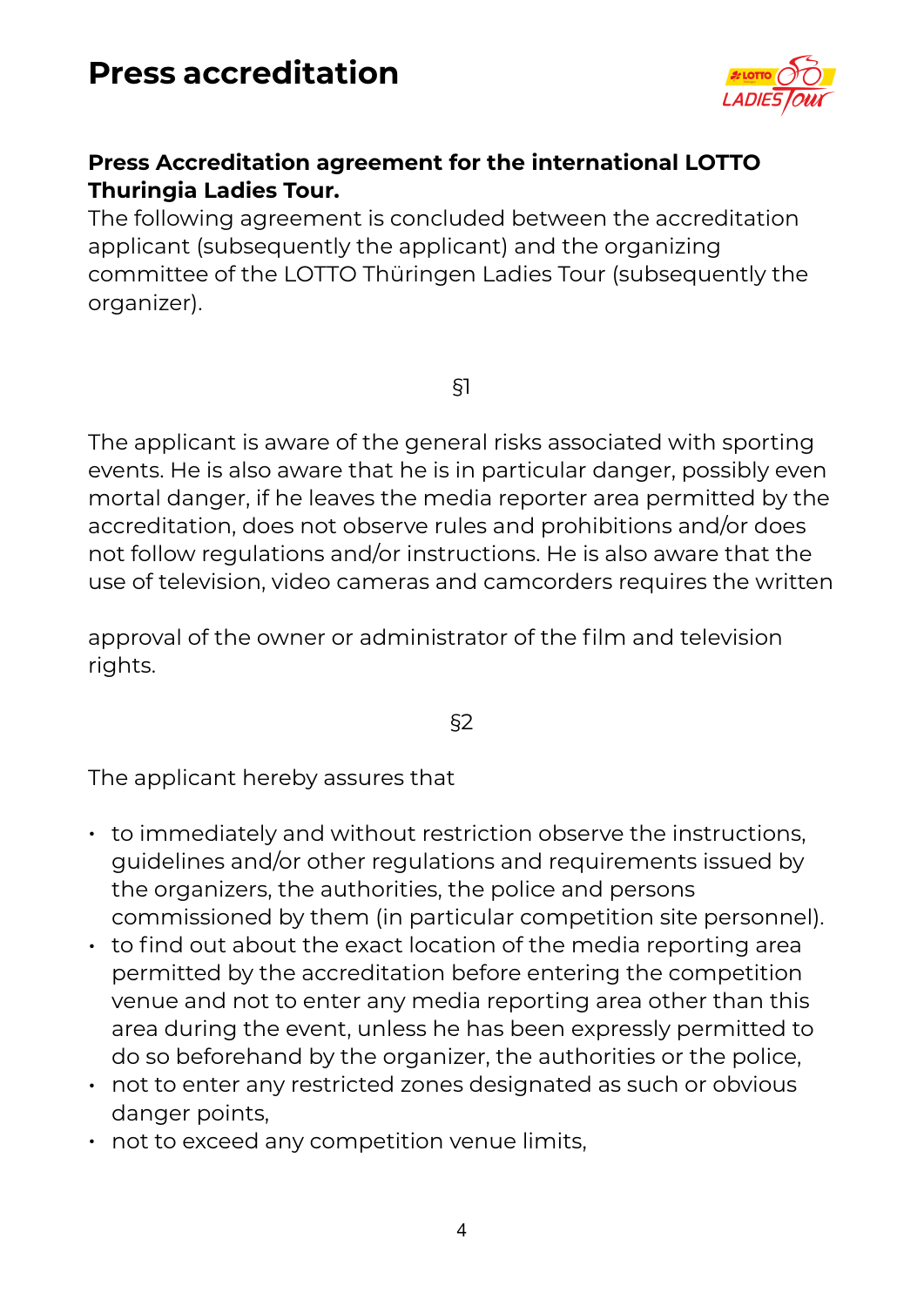

• any behavior that could endanger oneself or third parties (e.g. leaning into the competition site, removing competition boundaries, old cameras etc. from the competition site, entering

 the competition site, throwing objects in, sliding with foreign objects). refrain

- to refrain from any behavior that may impede or endanger the execution of the event or the event participants,
- Not to use TV and video equipment illegally.

#### §3

In the event of a culpable violation of § 2 and resulting personal injury, property damage or financial loss, the applicant hereby expressly waives all claims for damages against the organizers and other third parties commissioned, specified or used by the organizers, against event participants including their helpers and Supervisor. If third parties raise claims against members of the aforementioned group of people due to the consequences of the applicant's violation of § 2, the applicant will indemnify them from all claims for damages. These regulations do not apply to liability on the part of the organizers for damage resulting from injury to life, limb or health, which is based on a negligent breach of duty by the organizers or an intentional or grossly negligent breach of duty by a legal representative or vicarious agent of the organizers. Furthermore, it does not apply to the organizers' liability for other damages that are based on a grossly negligent breach of duty by the organizers or on an intentional or grossly negligent breach of duty by a legal representative or vicarious agent of the organizers.

#### §4

A violation of the obligations resulting from § 2 leads to the immediate withdrawal of press accreditation and expulsion from the event site. The applicant undertakes to leave the event site immediately after violating the obligations arising from Section 2. He is then no longer authorized to remain on the event site.